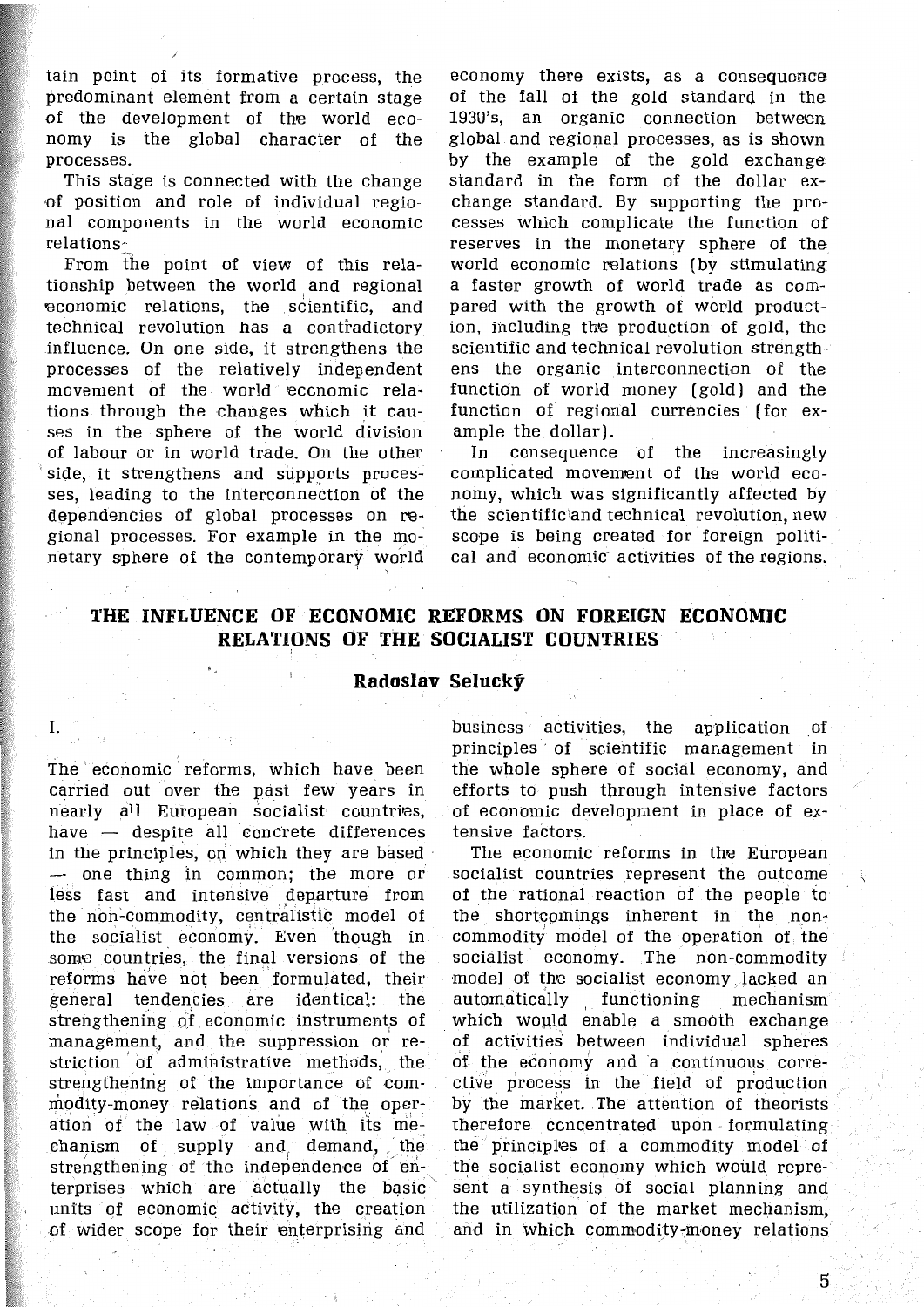would be the only form of the expression of socialist production relations.

Even though a commodity model of the socialist economy has not yet been consistently created in any socialist country - ( the Federative People's Republic of Yugoslavia has come very close to it, and the Czechoslovak Socialist Republic and the Hungarian People's Republics have considerably clearer ideas of its ultimate  $form$  – certain new problems are coming up in the sphere of foreign economic relations among the socialist countries. Though some of the problems, to which this study is devoted, are not yet ripe for an immediate solution and are thus far only the subject of initial discussions, they will in the process of the realization of the economic reforms, assume fundamental importance for creating new forms of economic relations among the socialist countries.

## II.

In the past two years, specialized periodicals in the socialist countries carried a number of studies and polemical articles, whose authors analyzed, from various aspects, the situation which is shaping up in the Council for Mutual Economic Assistance. They are concerned primarily with the second marked decrease in the exchange of goods between some socialist countries in  $1966$  which  $-$  together with the culmination of the extensive development of the individual national economies  $-$  signalizes that international socialist division of labour calls for a qualitatively new solution. These qualitatively new solutions require that in the economic cooperation of CMEA countries a greater role must in future be played by economic criteria which is in conformity with the efforts of individua! states to increase the effectiveness of their economies and to strengthen the intensive elements of economic growth. Concrete steps towards implementing this generally acceptable solution are, however, hampered by differences of interests of the individua! socialist countries, which stem from their different level of economic progress, from the past primarily autarchic development, and consequently also from the homogeneous character of the commodity structure, from the different structures of foreign trade (exporters of raw materials and exporters of finished products, especially machines)<br>etc. These old obstacles are being These old obstacles are now joined by a new factor  $-$  the uneven development of the economic reforms.

Even though the tendencies of economic reforms in the various socialist countries have the same direction, there exists<br>a substantial difference between the substantial difference between states striving for a change-over to a market-type of socialist economy, and states which concentrate their attention merely on improving the economic instruments of management, while retaining the method of detailing the plans by means of mandatory indices, and which develop economic instruments primarily in the relationship between production and the market. From among the CMEA member states, the first group includes Czechoslovakia and Hungary  $-$  (Yugoslavia is  $not a CMEA member$  - the second group includes the GDR, the USSR, Poland and Bulgaria. The different intensity of the economic reforms which are being carried out is reflected in the different status of enterprises as the basic units of the economic sphere in the individua! socialist economies.

One of the prerequisites of the economic system of management, whose realization is. sought by Czechoslovakia, is that enterprises should have the status of autonomous subjects of socialist enterprising, acting on their own and in their own interests, establishing equivalent relations with other subjects of economic activity, and pursuing in the sphere of economic activity their economic objective, i. e. the achievement of optimum results with minimum outlays. The management centre does not assign obligatory tasks to the enterprises, but seeks above all to influence their activities and decision-making by regulating market conditions, and to guide their economic interests so as to make it more or less conform with the macroeconomic intentions of the planning centre. Every enterprise must maintain its reproduction base, must cover all its expenditure from its receipts, and must by its economic activities secure the necessary means for expanded reproduction either directly, or by means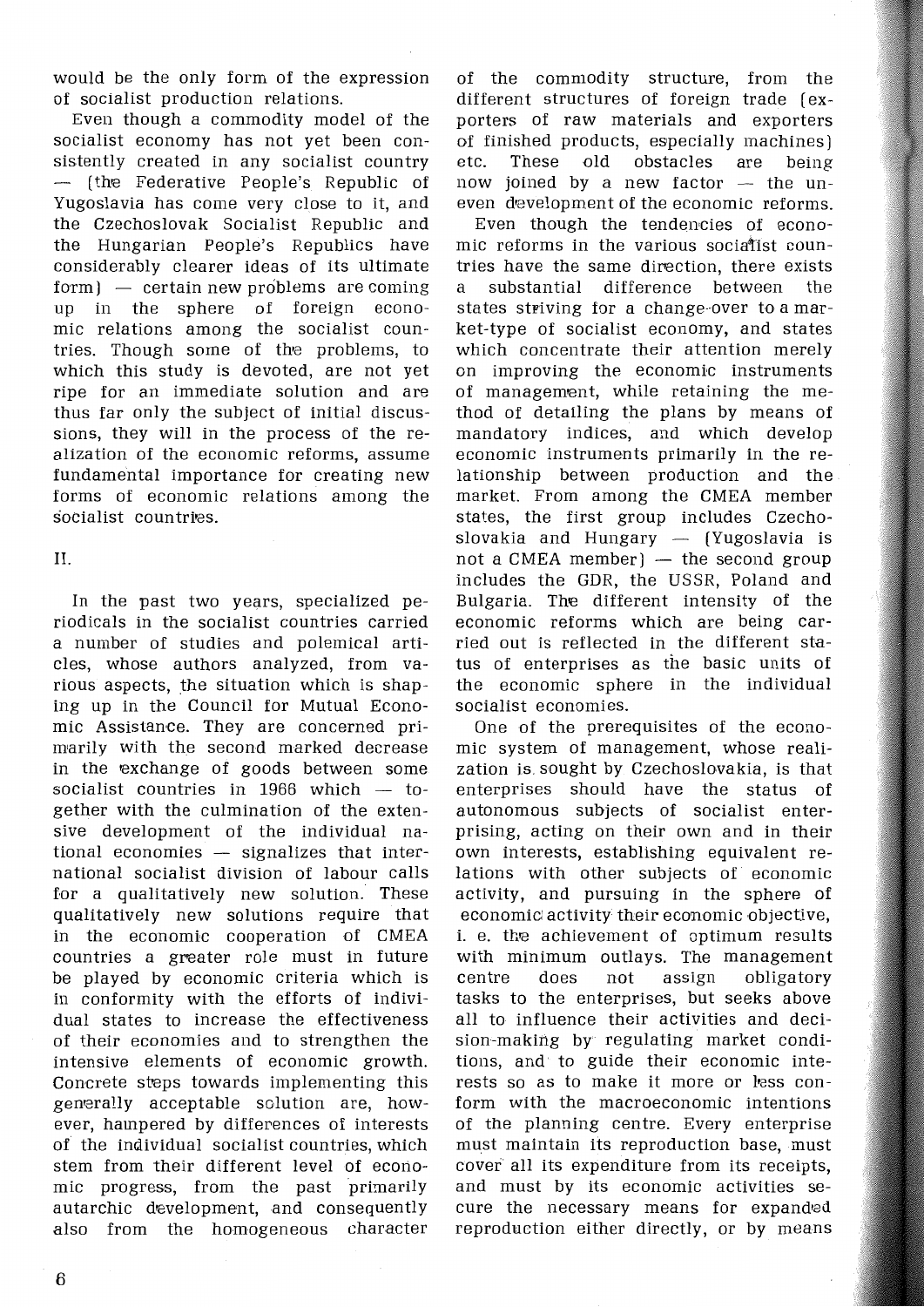of credit. ln its economic activity, the enterprise should respond to the changing situation in the market, and flexibly adjust its supply to the market demand. The only restrictive factor of this flexibility are the general regulations, by which the centre defines the scope of enterprises for their business activities, and the long-term economic instruments, by which the centre regulates the market and influences the activities of all subjects of the economic sphere.

The enterprises thus behave as producers, whose relations with other enterprises are the relationships of purchases and sales. An inalienable interest of every enterprise should, according to this concept, be the right to freely choose its economic and trade partners, i. e. the right to choose among suppliers, to select those enterprises with which it wants to establish closer cooperation; Finally, the enterprises should be able to freely choose among consumers, who are interested in their products or services.

This new status of the enterprises has for the time being found consistent application only in the socialist economy of Yugoslavia. As regards Czechoslovakia and Hungary, it will obviously take some time before their economic reforms advance to an extent that these programmed objectives are actually realized. Nevertheless some of the rights, which have been given to· Czechoslovak enterprises by the first measures of the economic reform in 1967, are changing their attitude to certain foreign trade transactions. Individua! enterprises are beginning to show interest in buying only such production means which .meet their requirements as to the terms of delivery, technical quality and good performance characteristics, i. e. in purchasing such machines and equipment which increase the effectiveness of their economy, raise their technical standard and contribute to make the products of the enterprise conform by its parametres and price to the demands of the home and foreign market, to make the enterprise capable of competition. In contrast to former usage, Czechoslovak enterprises have now the right to refuse to buy such products which cannot help lncrease the effectiveness of their economy. However, this right is real only

if they are able to choose from among several suppliers, from among several offers. Wherever this is the case, they behave in a business-like manner, which means that if the imported goods do not meet their demands, they simply refuse to buy them from the import organizations. In other words, the enterprises adopt the same attitude to Czechoslovak and foreign suppliers, and this must be respected by the import organization or the foreign partner.

This new status, and the ensuing new behaviour of the enterprises, is bringing - and will bring proportionately to the realization of the economic reform a new element into foreign trade trans· actions. In the past, trade among the CMEA countries was based on principles, typical for the administrative system of management. ln the foreign trade within the CMEA, the predominant elements were those of exchanges in kind, the import quotas were for the most part only an expression of the deficit in material or commodity balances, and the export quotas an expression of surpluses in individual commodities. The individual enterprises were not able to choose among domestic or foreign suppliers. They were forced to act in agreement with the directive indices of the plan or tbe directives of superior bodies, regardless whether this was advantageous for Ahem or not. As the status of the Czechoslovak enterprises is undergoing a change, the first consequences of this change are already appearing: many Czechoslovak enterprises refuse to buy from import organizations such foreign products whose quality, téchnical parametres or performance characteristics do not meet their economic or technological requirements. If the Czechoslovak enterprises are not to be led into a schizophrenic position, they must be given a steadily growing right to behave in this way to all domestic and to all foreign partners, i. e. to conclude contracts oh purchases and sales solely in accordance with the effectiveness and profitability of their economy.

The changes in the status of the enterprises, which are taking place proportionately to the realization of the Czechoslovak economic reform, are thus begin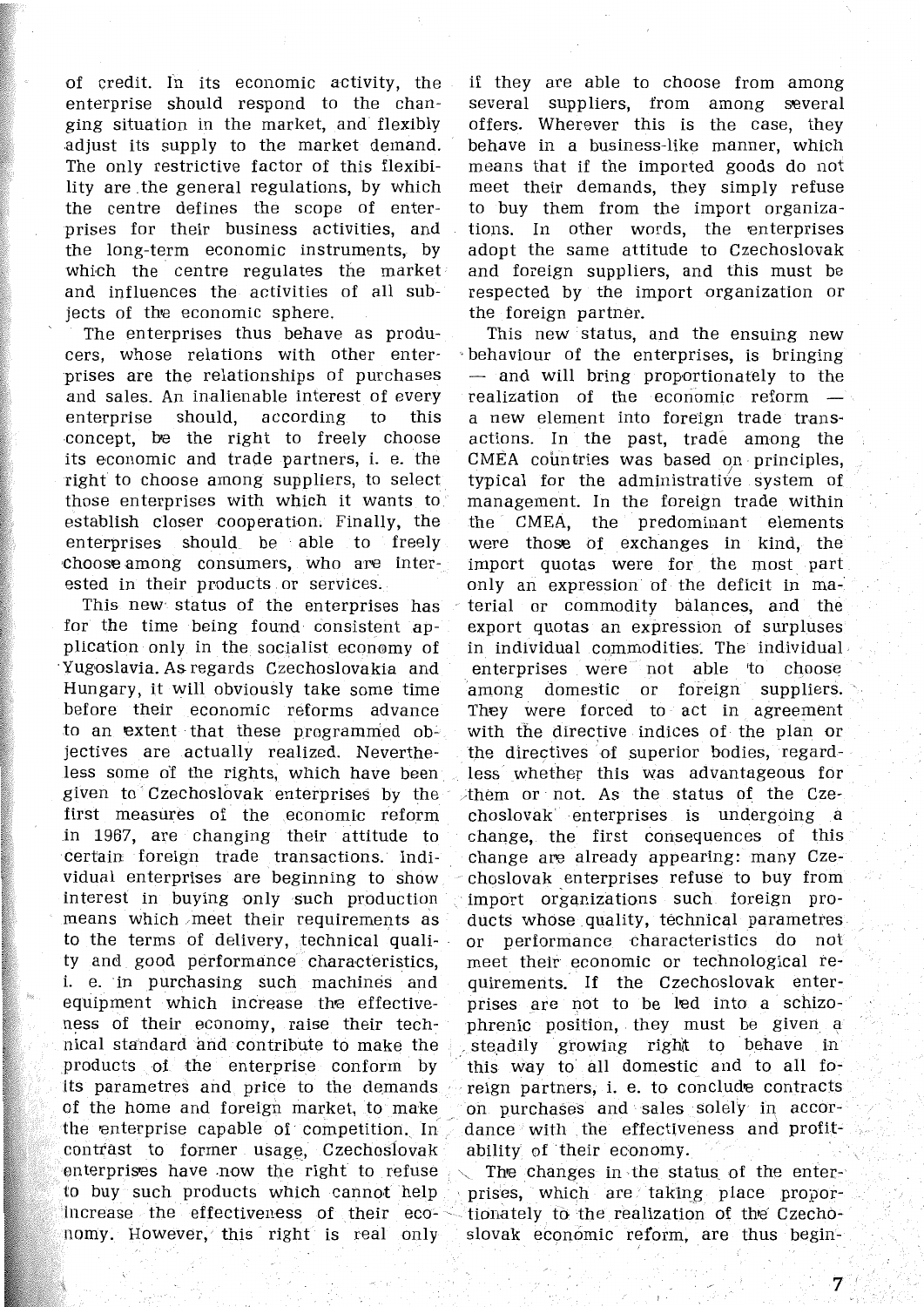ning to have a practical influence on the exchange of goods with some other socialist countries, and when the criteria have been made stricter, they may also in the future operate so as to restrict the import of some commodities from the CMEA countries, above all engineering products.

The Czechoslovak economic reform further provides that enterprises which are not capable of effective production and profitable economy, should not be artificially kept in existence to the detriment of the overall effectiveness of the Czechoslovak national economy. This means that if Czechoslovak enterprises are not able to compete with their products on foreign and home markets, and if they do not in this way prove their economic justification, they should either change their production programme or be closed down. It cannot be excluded, theoretically and practically, that some Czechoslovak enterprises will not hold their ground in the confrontation with the world market, nor in the confrontation with the home market, but will be able, for a certain time, to hold their ground in the confrontation with the CMEA market. This possibility cannot be ruled out because certain less advanced socialist countries have lower demands as to quality and teclmical standard of products than are the current demands on the world market or the Czechoslovak market. It would seem that for Czechoslovakia these possible cases should be nothing but profitable. Facts show, however, that it need not be so. Should Czechoslovak exports to individua! socialist countries permanently and markedly exceed Czechoslovak imports from these countries, the Czechoslovak active balance of payments with these states will continue to grow. Should this trend be of a long-term character, this would  $-$  since the active balance is  $untransferable$   $-$  be essentially tantamount to crediting certain socialist stares by Czechoslovakia to a, degree exceeding the possibilities of the Czechoslovak national economy, and to tying up a part of the newly created Czechoslovak national income. The growth of Czechoslovak exports to some socialist countries, with a simultaneous decrease of Czechoslovak imports from certain socialist countries, operates as a factor which increases inflationary pressure in the Czechoslovak national economy, because the production of the exported goods involved consumption of raw materials, the depreciation of machines and the payment of wages for human labour, without the return of an equivalent in the form of raw materials, machines or consumer goods to Czechoslovakia. This negative consequence of the active balance of payments among the CMEA member countries is universally valid, and need not always apply only to Czechoslovakia. Its fundamental cause is the now already outdated structure of production in the individual socialist countries, and the ensuing imbalance between the mutual relationship of demand and supply on the market within the CMEA. However, if it were possible to draw against the active balance of payments in a freely exchangeable currency both within and outside the CMEA, the situation would be substantially changed. This takes me to the problem of convertibility of currency which  $-$  it would seem  $-$  will come up sooner or later, with greater or lesser urgency, in every socialist country striving for a consistent application of a commodity model of economy, and in which the share of foreign trade in the national income exceeds 20 per cent.

An excessively favourable balance of payments with the CMEA countries is therefore in present-day conditions, not as advantageous as it would seem at the first sight. However, the difficulty lies in the fact that only some socialist countries are immediately interested in the convertibility of currency, while other socialist countries find the status quo for the time being suitable. The economically advanced contries have a large foreign trade turnover, and strive for the establishment of a planned market-type socialist economy. They are more interested in solving the problem of currency convertibility than the other socialist countries.

## III.

Just as there occur  $-$  within each national economy  $-$  clashing interests be-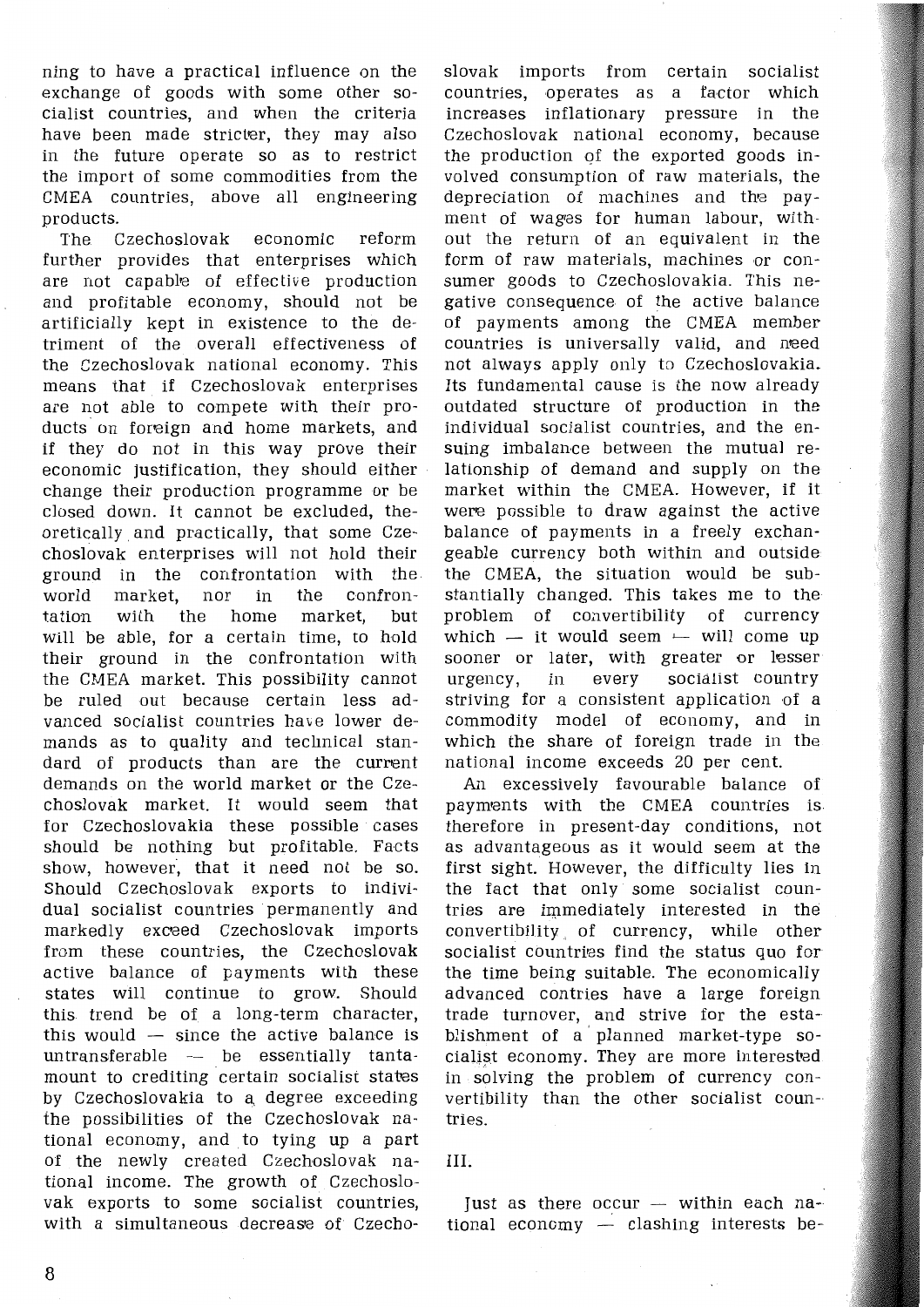tween individual enterprises, between production and trade, and between the individua! spheres of economic activity, there also occur clashing interests between the national economies within the CMEA. These conflicting inrerests manifest themselves, on several levels. Above all, they appear during negotiations on specialization. Since the structure of the industries of a number of CMEA member countries is similar, each agreement on specialization is conditioned by certain concessions on the part of some of the partners involved. It is in the interest of the majority of the countries to retain the manufacture of those products less demanding with respect to raw materials, and more deinanding as regards skilled labour. During these negotiations, purely economic aspects, however, come frequently into a conflict with political aspects. Seen solely from the point of view of eoonomic effectiveness, it would be best suited to the purpose, if in the making of decisions concerning specialization, the main criterion were the ability of any one country to manufacture highquality products with a minimum of costs and in sufficient quantities. Seen from the espect of mutual assistance and levelling the economic standard of the individual socialist countries, this economic criterion alone is not tenable. While the old system of management was in full force, the profits and losses were brought into balance within the whole national economy of the individua! countries. In one case and in one branch, the country registered profits, in another case and in another branch it incurred certain losses. The new system of planned management in Czechoslovakia, however, transférs· the· consequences of profits 'and losses directly upon individua! enterprises, which are naturally interested in concluding only such agreements on. specializátion which are from their point of view advantageous. It seems that this new situation requires a new solution. There arises the question whether the situation is not ripening for a fuller application of the mechanism of supply and demand in the CMEA market, which would make it possible for individual enterprises to react  $-$  in the making of decisions concerning questions

of specialization and cooperation  $-$  directly to real market conditions. The question also comes up whether it would not be possible to consider. a more consistent separation of purely commercial activities from the acts of the external economic policy, i. e. to separate the normal economic acts of the enterprises from the granting of economic assistance by state bodies. This question is b<sub>3</sub>coming increasingly topical already at present, and its importance will grow in proportion to the weakening of direct interventions of central state bodies into enterprise affairs in the socialist states, engaged in building up a market-type model of planned socialist economy.

The second level, on which differences of interest occur between individua! socialist countries, concerns the form of the exchange of scien tific and technical information. Up to the present, relations within the CMEA were guided by the principle of granting licences and making available documentation free of charge. This was advantageous for the less developed socialist states, but constituted disadvantage for the economically more advanced countries. The strengthening of economic and commercial aspect in economic cooperation has resulted in the fact that even within the CMEA, trading is being introduced in licences and patents according to principles prevailing throughout the world. Relations between individua! socialist states are thus even in this sphere being normalized on the basis of the market which  $-$  as it seems  $-$  is creating good conditions for eliminating various points of friction and the inception of the feeling that cooperation is more advantageous for one of the parties involved than 'for the other.

The third level, where manifestations of conflicting interests are apparent, is the heterogenous structure of the exports and imports of the individual socialist countries. Some socialist countries export principally finished products, while other socialist countries export mostly raw materials. There is no doubt that raw material exports are not so effective as the exports of finished products, and that investments into the development of the raw material base take considerably longer *to* return back than investments

9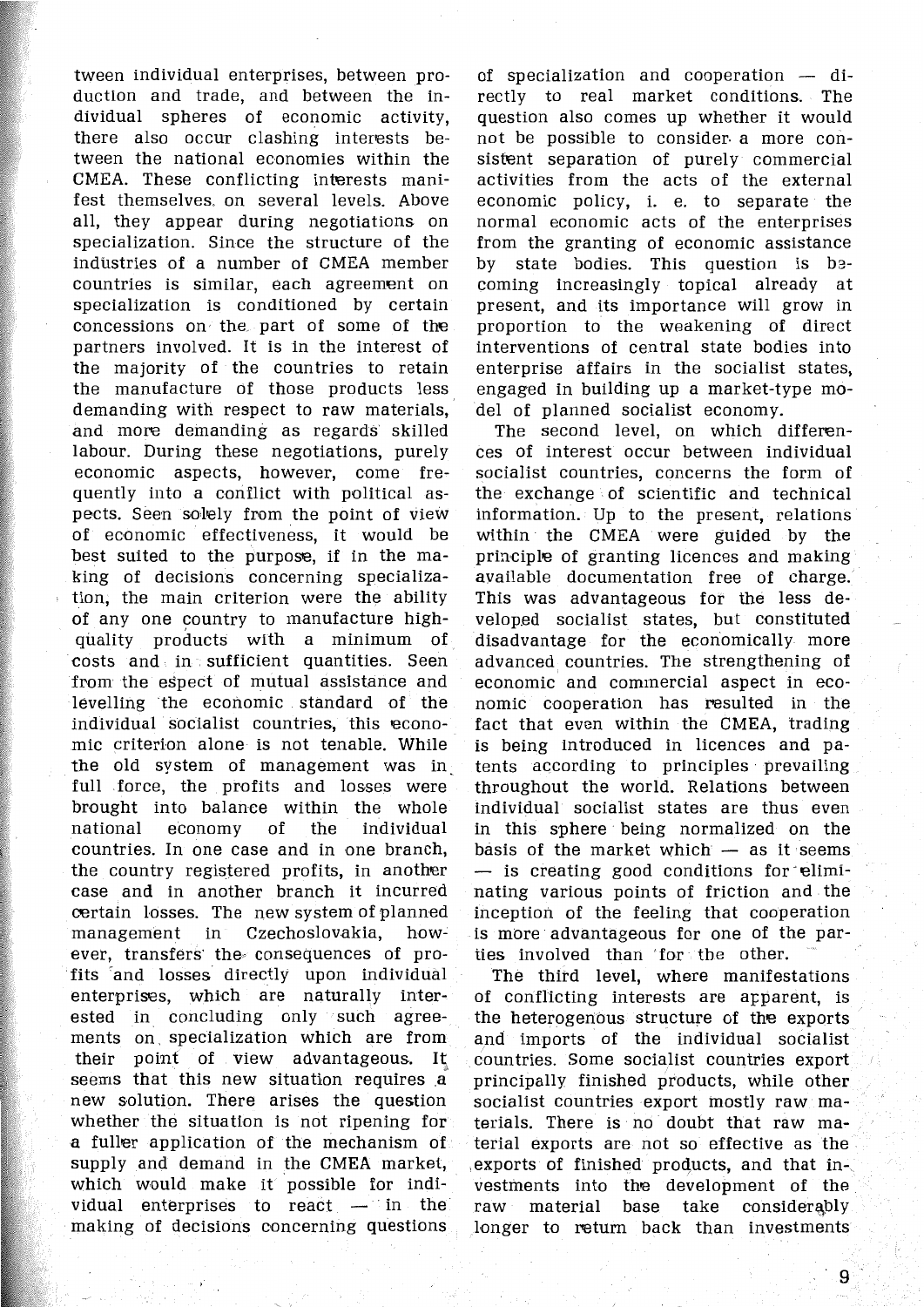allocated for expanding the processing branches. Added to this is the fact that the accumulation sources of the countries which export raw materials are considerably limited. It is natural that the exporters of raw materials do not want to carry the whole burden of the development of the raw material base, especially with view to the prevailing world prices of raw materials. On the other hand, the interests of the countries which import raw materials cannot be disregarded. This is because some of these countries have in the past been building and expanding branches very demanding as regards the consumption of raw materials not so much from the point of view of their economic effectiveness, but above all because of wider political and economic interests of the whole world socialist system. These branches were also demanding as regards investments, and the returnability of the investments was of a long-term character.

Several variants of solving these clashes of interests might be considered. One of the possibilities, which is being already applied, are investment credits granted by raw materials importers to exporting countries, repayable in the form of raw material supplies. In taking advantage of this possibility there are, however, differences of opinion whether investment credit should be granted according to world market relations or according to relations prevalent on the home markets of the countries exporting raw materials. If the expenditure necessary for expanding the raw material base in the socialist countries exceeds the costs prevalent in other countries exporting raw materials, the difference should not be borne by the importing countries in the form of high credits. It is naturally possible that the partners reach an agreement on the conditions of the investment credits, without regard to relations on the world market. It would seem, however, that such agreements should constitute exceptions rather than rules, if the principle of economic calculations is to find increasing application in mutual economic relations of the socialist states.

It seems that there are presenting themselves also other possibilities for solving the raw material problem. The

countries which import raw materials will - by means of technological progress and the intensification of technological processes  $-$  reduce the norms of raw material consumption, and will change the structure of their industries so as to cut down more markedly the share of branches with a large consumption of raw materials in the overall volume of their industrial production, or they will try to import raw materials of superior quality, enabling higher utilization of the same weight and volume. This second solution also necessitates high investments made by the importing countries. It must be also taken into consideration that if certain socialist countries export machines and equipment, they must sell them at prices corresponding to world prices even though the national value of these products exceeds their world value. It seems that a more consistent implementation of the economic reforms will increase the pressure on the confrontation of national production costs with the world production costs so strongly that every country will have to begin to exert great efforts aimed at greater effectiveness of its entire production, and especially of the production in the export branches. I belong to those economists who see the main source of a more effective production in the creation of a rational system of planned management, and especially in the incorporation of the market mechanism and the methods of economic regulation into the model of the socialist economy.

IV.

One of the prerequisites for raising the effectiveness of production is cooperation between enterprises of one or several branches, a cooperation not only within the national economy 0f individual states, but also on am international scale. Cooperation is of importance both from the technological and production aspects. as well as from the commercial aspect: through the intermediary of its partners, enterprises can with their products penetrate the domestic markets of the other country, or even may - through their partners - get into the markets of the third countries. The degree of the indi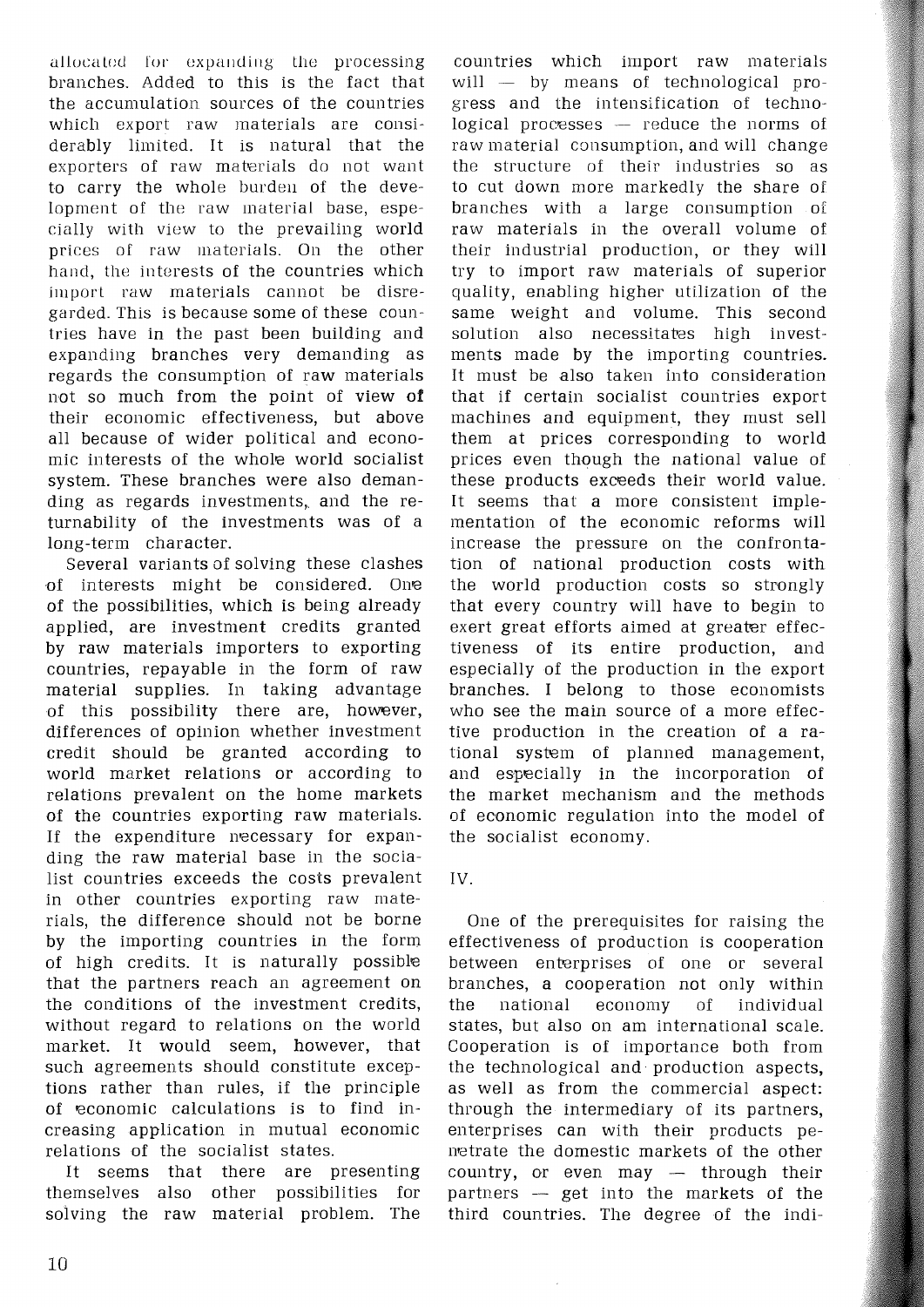vidual countries participation in the world division of labour can be indirectly expressed also by the intensity of interuntional cooperation agreements between enterprises.

Even though the number of instances of international cooperation between enterprises of the CMEA member countries has increased in the past few years, the present state is not in accord with the urgent interests and requirements of the individual socialist countries. The administrative system of planned management did not stimulate too much cooperation agreements stemming from the economic Interests of individual enterprises. Cooperation in production and the association of enterprises within the national economies was carried out by means of administrative methods and directives. The ultimate from of the Czechoslovak economic reform envisages that the enterprises will be given freedom - regulated only by general rules - as regards concluding cooperation agreements both within the national economy and within framework of international divithe sion of labour. If the Czechoslovak enterprises are given a free hand, in the course of the next period, to conclude cooperation agreements with foreign partners, it will of course require certain institutional and legal adjustments. It seems, however, that one-sided lifting of restrictions of the initiative of the enterprises will not be sufficient. If socialist enterprises of one country are to conclude cooperation agreements with socialist enterprises of other countries, it will be necessary to lift restrictions of the initiative of the enterprises bilaterally, and to unify legal regulations governing foreign economic relations of individual enterprises. As long as similarly favourable conditions are not created for super-national cooperation of enterprises as for the cooperation within the national economy, the interest of individual enterprises to initiative cooperation with foreign partners will not be promoted. Under the term 'favourable conditions' I understand the right of the enterprises to make independent decisions on all questions related to agreements with foreign partners, to solve all problems arising from everyday cooperation without

interference of superior authories, the right to send as a matter of course members of their own staff flexibly to the foreign partner to the cooperation agreement to solve general problems in an operational way, etc. Even though the strengthening of the authority and independence of the enterprises in all socialist countries is creating better conditions for the development of cooperation than those which existed in the past, there are still certain obstacles, slowing down this economically inevitable process. In addition to certain restrictions of administratively legal character, I see the main obstacle hindering the development of cooperation in the fact that the currency of the socialist countries is not even convertible within the CMEA, and that individual enterprises cannot freely purchase, for their own means, the currencies of other socialist countries. Complicated conversion coefficients, valid in various socialist countries, tie the hands of the enterprises and restrict their initiative in concluding economically advantageous cooperation agreements. The enterprises cannot, for the time being, enter into direct negotiations, but only through various superior economic or even administration agencies, cannot freely convert their profits from one currency to another, cannot directly conclude mutual trade agreements, cannot grant each other trade credits, etc. All these restrictions are products of the old system of administrative management, of the old non-commodity centralized model of the socialist economy. It seems that the economic reforms in Czechoslovakia and Hungary make it already possible to open negotiations, at least bilateral, on the lifting of the harsh restrictions which are surviving from the previous period. It should be noted that this is the second case when the economic reality becomes inconsistent with the existing monetary relations within the CMEA, and poses the problem of convertibility of the socialist currencies.

The problem of a comparatively or entirely free movement of manpower within the CMEA is also closely connected with the problems of cooperation. Some socialist countries have large manpower reserves, and have consequently also dif